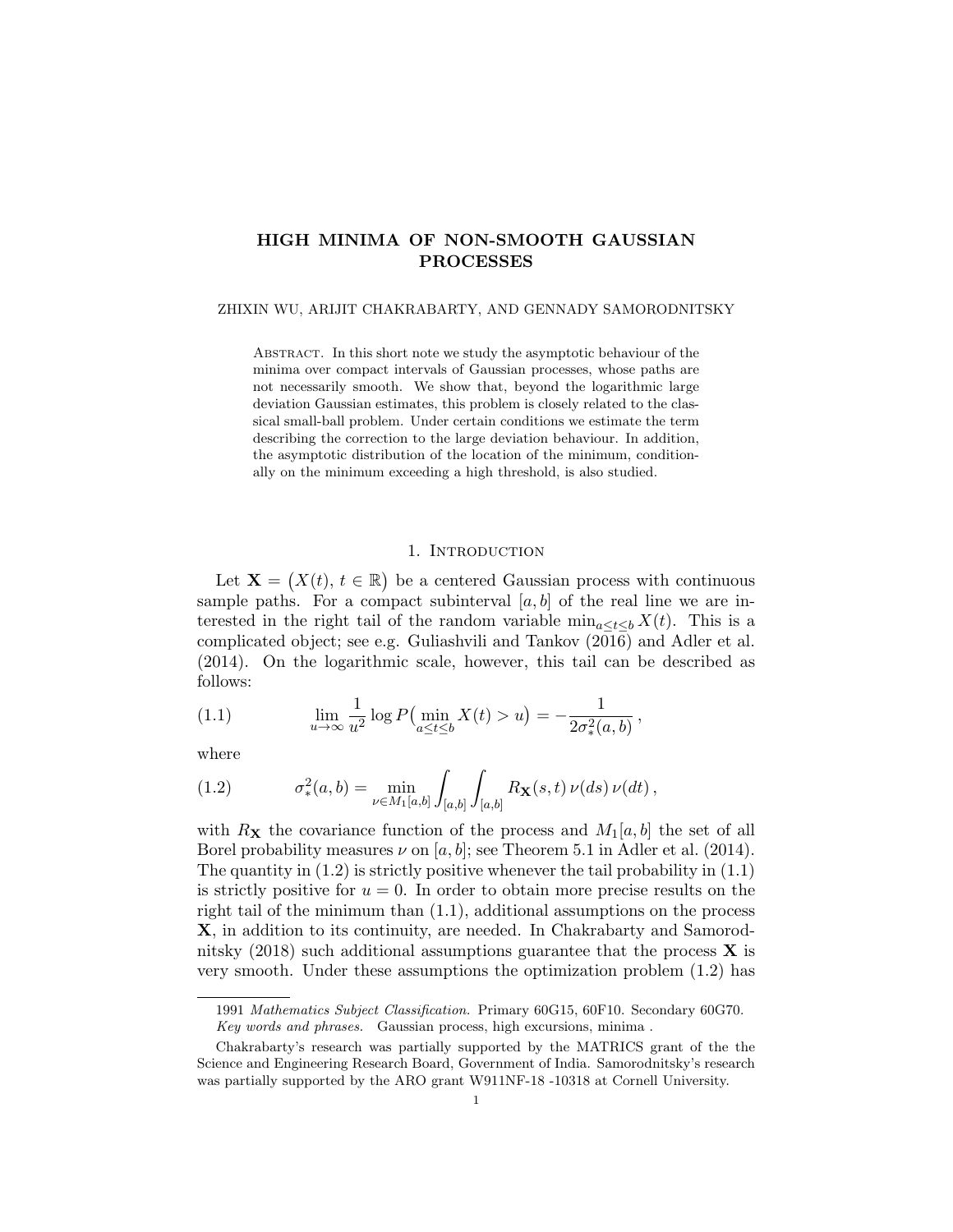a unique optimal solution, a probability measure  $\nu_*$  whose support is a finite set. If  $k$  is the cardinality of that set, then (under a non-degeneracy assumption),

(1.3) 
$$
P(\min_{a \le t \le b} X(t) > u) \sim c u^{-k} \exp\left\{-\frac{1}{2\sigma_*^2(a,b)}u^2\right\}
$$

for some  $c \in (0, \infty)$ .

Our goal in this paper is to obtain results on the asymptotics of the right tail of the Gaussian minimum, more precise than the logarithmic asymptotics  $(1.1)$ , when the process **X** is not so smooth as to satisfy the assumptions of Chakrabarty and Samorodnitsky (2018) (and, hence, also (1.3)). Such more precise asymptotics are, clearly, related to the support of the optimal measure in (1.2), so the next Section 2 describes certain situations where information on the optimal measure or, at least, on its support, is available. The more precise asymptotic results on the tail of the minima are In Section 3; the results are the most precise in the Markovian case. In Section 4 we show that, in many cases, the law of the location of the minimum of a non-smooth Gaussian process, given that the minimum is high, converges, as the height of the minimum increases, to the minimizer in the optimization problem (1.2). We conclude with examples in Section 5.

#### 2. The optimal measure and its support

When a Gaussian process is very smooth, optimal measures in the optimization problem (1.2) are supported by finite sets; see Chakrabarty and Samorodnitsky (2018). On the other hand, processes whose sample paths are sufficiently "rough" may lead to optimal measures with large supports, For example, if  $X$  is the stationary Ornstein-Uhlenbeck process, with covariance function  $R_{\mathbf{X}}(s,t) = \exp\{-|s-t|\}$ , then the optimal measure in (1.2) is

$$
\nu_* = \frac{1}{2+b-a} \delta_a + \frac{1}{2+b-a} \delta_b + \frac{b-a}{2+b-a} \lambda_{a,b},
$$

where  $\delta_x$  is a point mass at x, and  $\lambda_{a,b}$  is the uniform probability distribution on the interval  $(a, b)$ ; see Example 6.2 in Adler et al. (2014). In this case the optimal measure has a full support in the interval  $[a, b]$ . We now demonstrate other situations where this phenomenon holds.

We start with considering certain stationary Gaussian processes, in which case we will use the standard single variable notation for the covariance function  $R_{\mathbf{X}}(t) := R_{\mathbf{X}}(s, s+t), s, t \in \mathbb{R}$ . By stationarity it is enough to take  $a = 0$  and consider intervals of the type  $[0, b], b > 0$ .

**Theorem 2.1.** Let  $X = (X(t), t \in \mathbb{R})$  be a centered stationary Gaussian process with continuous sample paths and covariance function  $R_{\mathbf{X}}$ . Suppose that  $R_{\mathbf{X}}$  is strictly convex on [0, b]. Then the optimization problem (1.2) has a unique optimal probability measure, which has a full support in the interval  $[0, b]$ .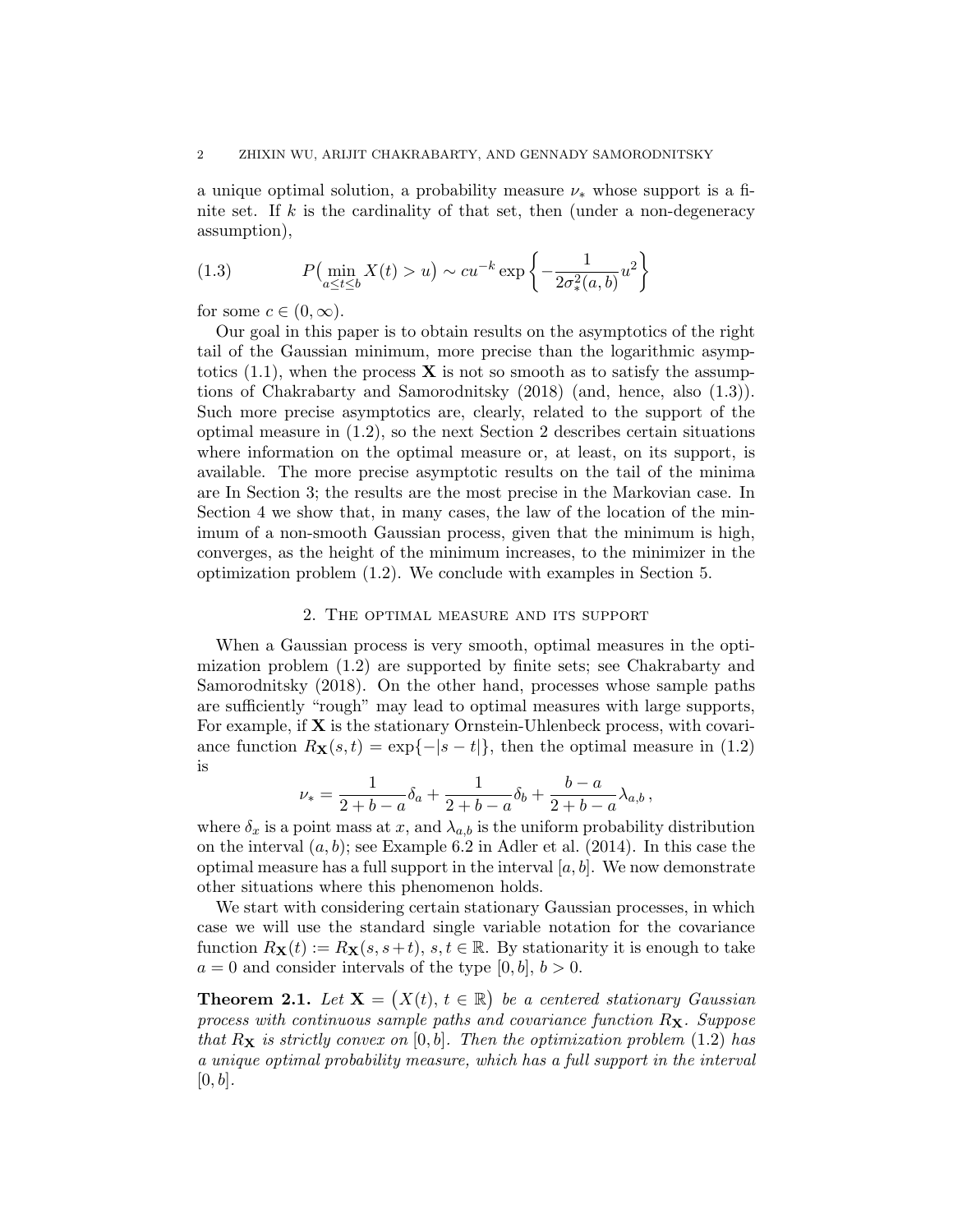*Proof.* By Polya's theorem, the spectral measure of the process  $\bf{X}$  has an absolutely continuous component which is of full support on  $\mathbb{R}$ ; see e.g. Lukacs (1970). Then there is a unique optimal probability measure  $\nu_*$  in the optimization problem (1.2); see Adler et al. (2014). Furthermore, the strict convexity of the covariance function implies that it is strictly decreasing on  $[0, b]$ .

Note that the support of the optimal probability measure  $\nu_*$  cannot consist of a single point, for in that case the value of the double integral in (1.2) is  $R_{\mathbf{X}}(0)$ , while any two-point probability measure  $\nu$  would give a strictly smaller integral. We show now that endpoints  $0$  and  $b$  of the interval belong to the support. By symmetry it is enough to prove that  $b$  is in the support of  $\nu_{*}$ .

Suppose that, to the contrary, for some  $0 < \varepsilon < b$  we have  $\nu_*([b-\varepsilon,b]) = 0$ , and let c be the right-most point of the support of  $\nu_{*}$ . Then  $0 < c \leq$  $b - \varepsilon$ . Choosing, if necessary, a smaller  $\varepsilon$  we can assure that  $c > \varepsilon$  and that  $\nu_*([0, c - \varepsilon)) > 0$ . Construct now a new probability measure,  $\hat{\nu}_*$  by translating the positive mass of  $\nu_*$  in the interval  $[c - \varepsilon, c]$  to the interval  $[b - \varepsilon, b]$ . By the strict monotonicity of the covariance function,

$$
\int_{[0,b]} \int_{[0,b]} R_{\mathbf{X}}(t-s) \hat{\nu}_{*}(ds) \hat{\nu}_{*}(dt) \n= \int_{[0,c-\varepsilon)} \int_{[0,c-\varepsilon)} R_{\mathbf{X}}(t-s) \nu_{*}(ds) \nu_{*}(dt) \n+ \int_{[c-\varepsilon,c]} \int_{[c-\varepsilon,c]} R_{\mathbf{X}}(t-s) \nu_{*}(ds) \nu_{*}(dt) \n+ 2 \int_{[c-\varepsilon,c]} \int_{[0,c-\varepsilon)} R_{\mathbf{X}}(b-c+t-s) \nu_{*}(ds) \nu_{*}(dt) \n< \int_{[0,c-\varepsilon)} \int_{[0,c-\varepsilon)} R_{\mathbf{X}}(t-s) \nu_{*}(ds) \nu_{*}(dt) \n+ \int_{[c-\varepsilon,c]} \int_{[c-\varepsilon,c]} R_{\mathbf{X}}(t-s) \nu_{*}(ds) \nu_{*}(dt) \n+ 2 \int_{[c-\varepsilon,c]} \int_{[0,c-\varepsilon)} R_{\mathbf{X}}(t-s) \nu_{*}(ds) \nu_{*}(dt) \n= \int_{[0,b]} \int_{[0,b]} R_{\mathbf{X}}(t-s) \nu_{*}(ds) \nu_{*}(dt),
$$

contradicting the optimality of the measure  $\nu_*$ .

Hence, the endpoints of the interval are in the support of  $\nu_{*}$ , and we proceed to prove that the support of  $\nu_*$  is the entire interval [0, b]. Suppose that, to the contrary, there are points  $0 \leq c_1 < c_2 \leq b$ , both in the support of  $\nu_*,$  such that  $\nu_*(c_1, c_2) = 0.$  Denote

$$
m(t) = \int_{[0,b]} R_{\mathbf{X}}(t-s) \, \nu_*(ds), \ 0 \le t \le b \, .
$$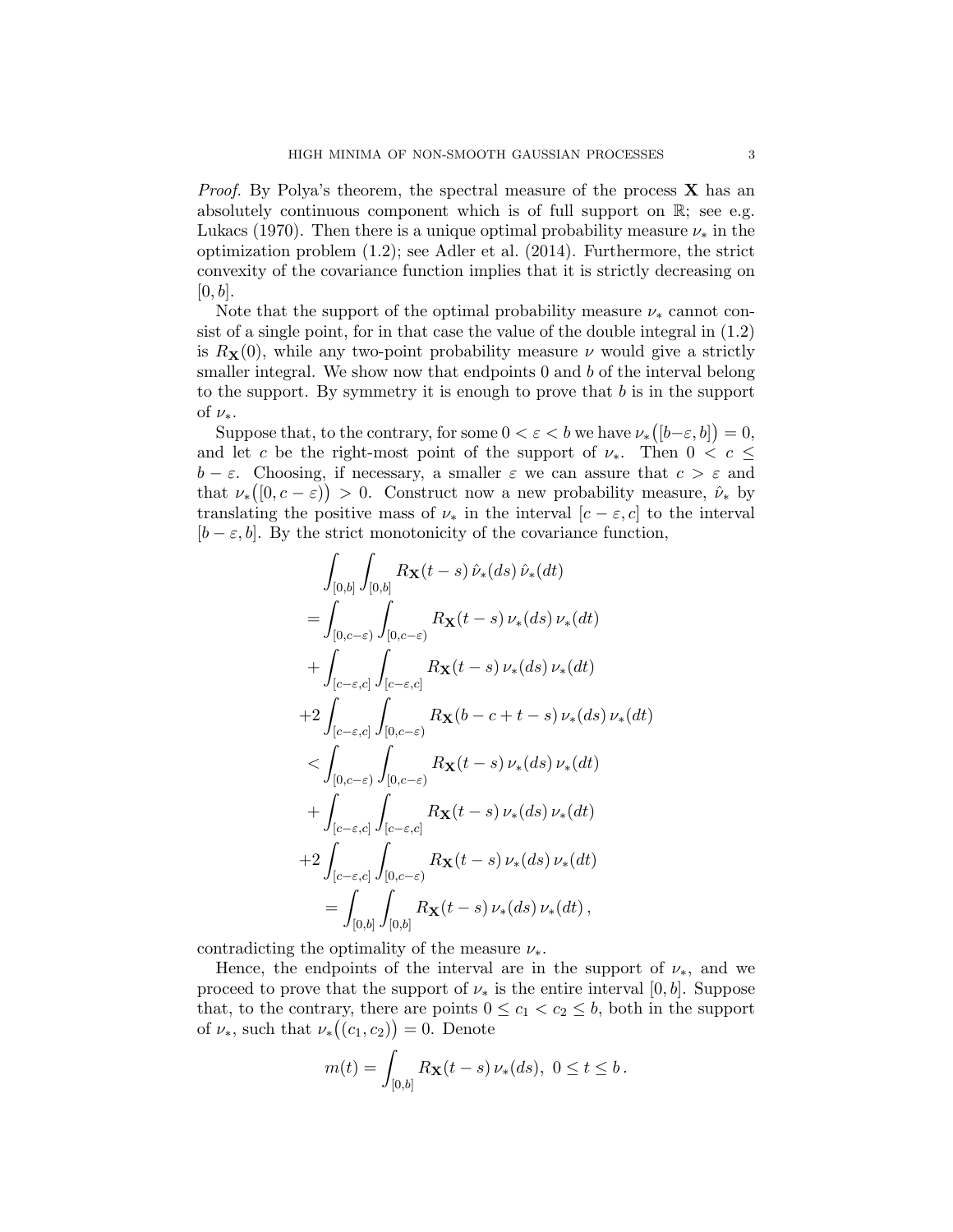The optimality of the measure  $\nu_*$  implies that  $m(t) \geq \sigma_*^2(0, b)$  (the optimal value of the double integral in (1.2)) for all  $0 \le t \le b$ , with equality on the support of  $\nu_*$ ; see Theorem 4.3 in Adler et al. (2014). Note that on the interval  $[c_1, c_2]$  this function,

$$
m(t) = \int_{[0,c_1]} R_{\mathbf{X}}(t-s) \, \nu_*(ds) + \int_{[c_2,b]} R_{\mathbf{X}}(s-t) \, \nu_*(ds),
$$

is strictly convex by the assumptions. Since  $m(c_1) = m(c_2) = \sigma_*^2(0, b)$ , this rules out the possibility that  $m(t) \geq \sigma_*^2(0, b)$  for  $c_1 < t < c_2$ . The resulting contradiction completes the proof of the theorem.

For certain nonstationary Gaussian processes the optimization problem (1.2) can be explicitly solved. Here one such situation. Let  $(B(t), t \ge 0)$  be the standard Brownian motion, and  $0 < a < b < \infty$ . Consider a centered Gaussian process of the form

(2.1) 
$$
X(t) = \frac{1}{g(t)}B(t), \ a \le t \le b,
$$

where  $g : [a, b] \to (0, \infty)$  is a continuous function.

**Theorem 2.2.** (a) Suppose that q is a nondecreasing concave and twice continuously differentiable function on  $[a, b]$ . Define

$$
f(x) = -g(x)g''(x) \ge 0, \ a < x < b,
$$
  

$$
p_a = \frac{g(a)}{a}(g(a) - ag'(a)) \ge 0,
$$
  

$$
p_b = g(b)g'(b) \ge 0.
$$

Then the finite measure  $\mu$  on [a, b] defined by

(2.2) 
$$
\mu(dx) = p_a \delta_a(dx) + p_b \delta_b(dx) + f(x) dx, \ a \le x \le b,
$$

is equal, up to a multiplicative constant, to an optimal solution to the optimization problem (1.2).

(b) Suppose that g is concave on  $[a, b]$ , and nondecreasing and twice continuously differentiable on [a<sub>0</sub>, b], for some  $a < a_0 < b$  such that  $g(a_0) =$  $a_0g'(a_0)$ . If  $p_b$  is as in part (a), and

$$
f(x) = -g(x)g''(x) \ge 0, \ a_0 < x < b \,,
$$

then the finite measure  $\mu$  on [a, b] defined by

(2.3) 
$$
\mu(dx) = p_b \delta_b(dx) + f(x) dx, \ a_0 \le x \le b,
$$

is equal, up to a multiplicative constant, to an optimal solution to the optimization problem (1.2).

*Proof.* Observe that the covariance function of the process  $\bf{X}$  is given by

$$
R_{\mathbf{X}}(s,t)=\frac{s}{g(s)g(t)},\ a\leq s\leq t\leq b\,.
$$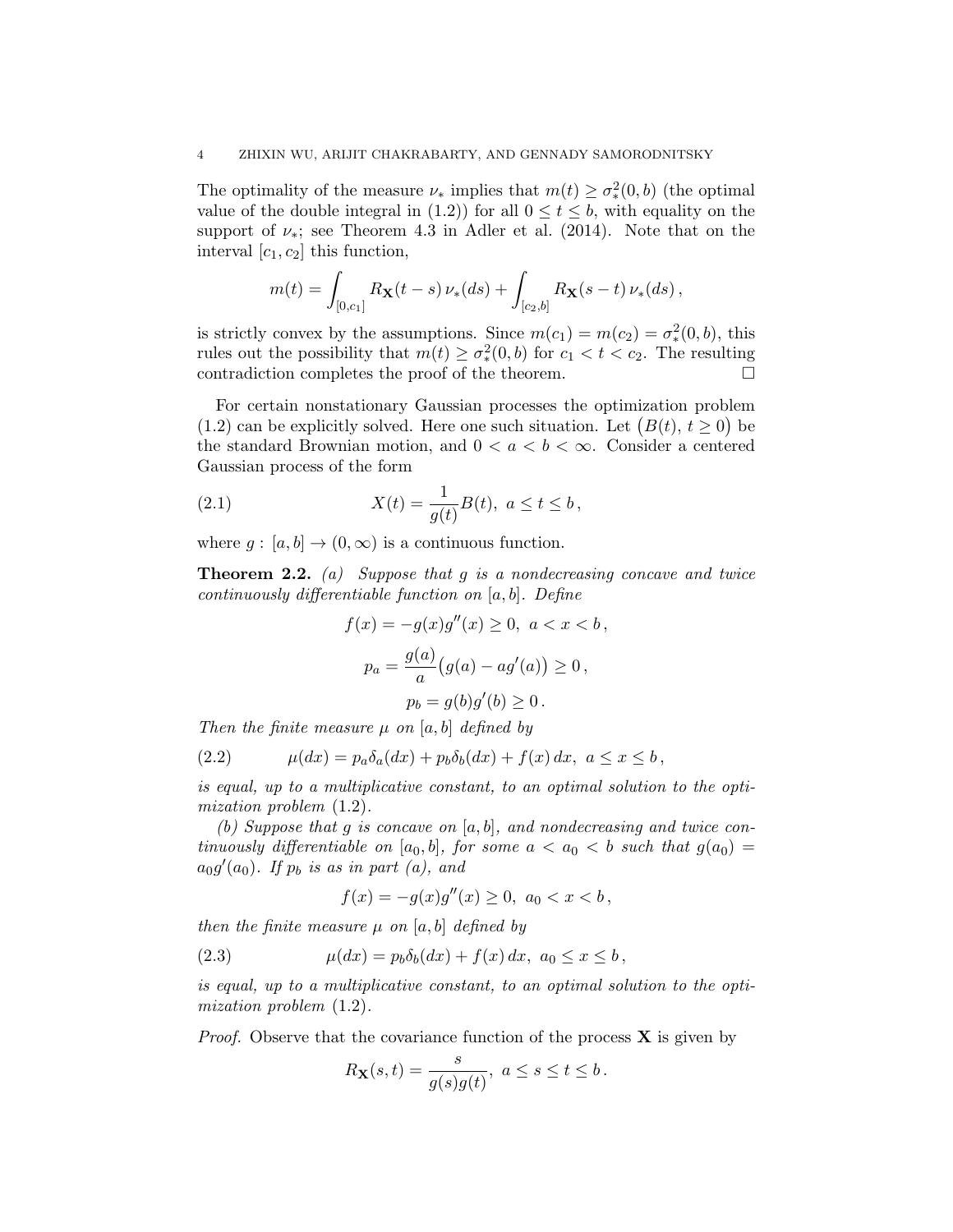With the measure  $\mu$  defined by  $(2.2)$ ,

$$
\int_{[a,b]} R_{\mathbf{X}}(s,t) \,\mu(ds) = p_a R_{\mathbf{X}}(a,t) + p_b R_{\mathbf{X}}(b,t) + \int_a^b R_{\mathbf{X}}(x,t) f(x) \, dx
$$
  
\n
$$
= \frac{g(a)}{a} (g(a) - ag'(a)) \frac{a}{g(a)g(t)} + g(b)g'(b) \frac{t}{g(b)g(t)}
$$
  
\n
$$
- \int_a^t \frac{x}{g(t)g(x)} g(x)g''(x) \, dx - \int_t^b \frac{t}{g(t)g(x)} g(x)g''(x) \, dx
$$
  
\n
$$
= \frac{1}{g(t)} \left[ g(a) - ag'(a) + tg'(b) - \int_a^t xg''(x) \, dx - t \int_t^b g''(x) \, dx \right]
$$
  
\n
$$
= \frac{1}{g(t)} \left[ g(a) + \int_a^t g'(x) \, dx \right] = 1
$$

for each  $a \le t \le b$ . By Theorem 4.3 in Adler et al. (2014) this implies the claim of part (a).

For part (b) note that by the above argument we already know that

(2.4) 
$$
\int_{[a,b]} R_{\mathbf{X}}(s,t) \,\mu_1(ds) = 1
$$

for all  $a_0 \le t \le b$ . Appealing, once again, to Theorem 4.3 in Adler et al. (2014) we see that the claim of part (b) will follow once we check that the value of the integral in (2.4) is at least 1 for  $a \leq t < a_0$ . For such t,

$$
\int_{[a,b]} R_{\mathbf{X}}(s,t) \mu_1(ds) = p_b R_{\mathbf{X}}(b,t) + \int_{a_0}^b R_{\mathbf{X}}(x,t) f(x) dx
$$

$$
= \frac{1}{g(t)} \left[ t g'(b) - t \int_{a_0}^b g''(x) dx \right]
$$

$$
= \frac{t g'(a_0)}{g(t)}.
$$

Since by concavity of  $g$ ,

$$
g(a_0) - g(t) = \int_t^{a_0} g'(x) dx \ge g'(a_0)(a_0 - t),
$$

we conclude that

$$
g(t) \le g(a_0) - a_0g'(a_0) + tg'(a_0) = tg'(a_0),
$$

which gives the required lower bound on the integral of the covariance function.

Remark 1. It is clear that the assumption of continuous second derivative of the function  $g$  in Theorem 2.2 can be replaced by the assumption of absolutely continuous first derivative, in which case the function  $g''$  in the statement of the theorem is simply a nonpositive derivative of  $g'$  in the sense of absolute continuity.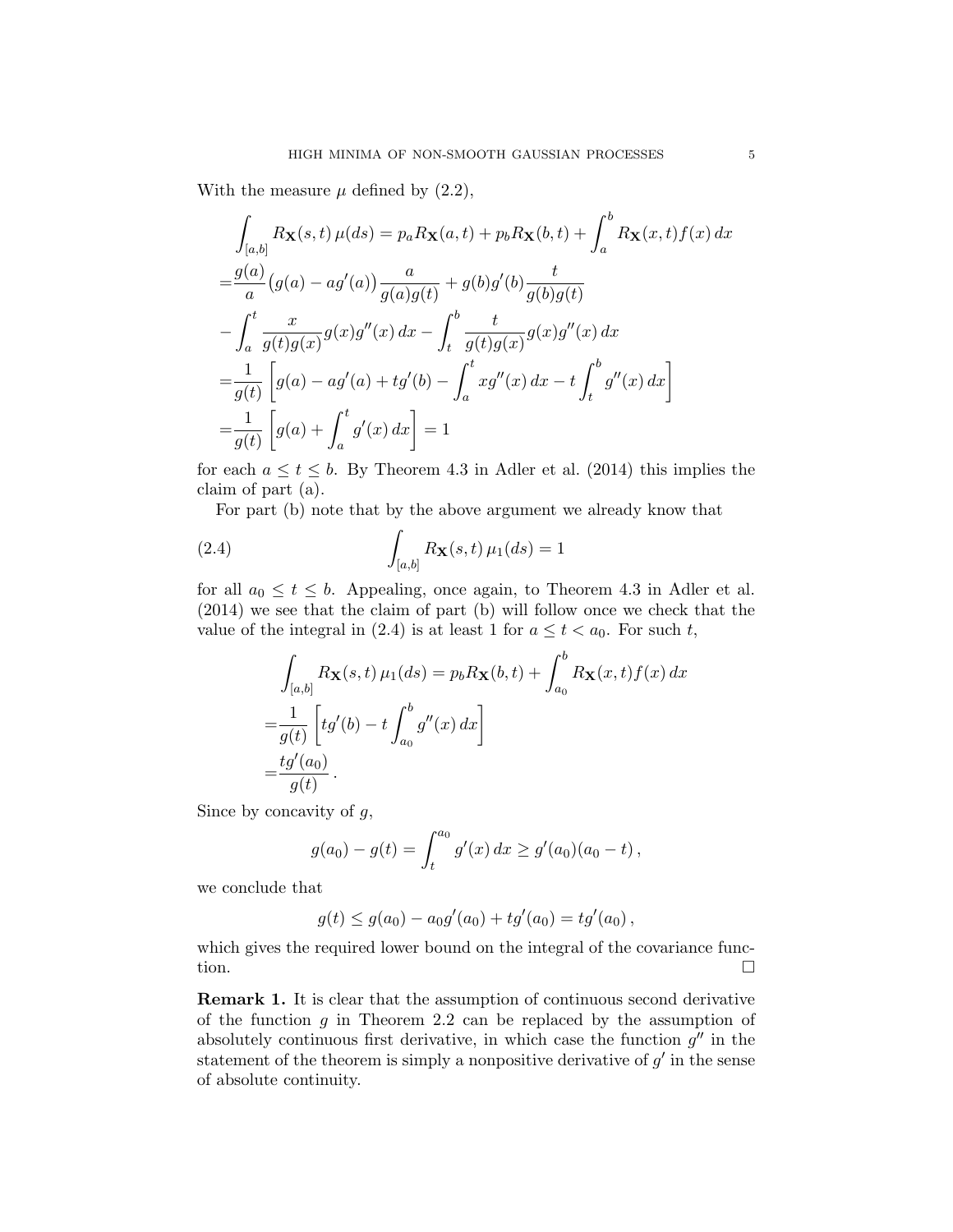## 3. Tails of the minima

In this section we describe certain situations in which we can give more precise asymptotics of the tail of the minimum of a Gaussian process  $\bf{X}$  beyond the logarithmic asymptotics in  $(1.1)$ . In these situations the smoothness assumptions of Chakrabarty and Samorodnitsky (2018) are not satisfied, and asymptotics of the type (1.3) are no longer applicable. Our most precise results apply to Gaussian Markov processes, of which the processes of the type defined in (2.1) are a special case.

**Theorem 3.1.** Let  $(X(t), a \le t \le b)$  be a centered Gaussian Markov process with continuous sample paths, such that an optimal measure  $\nu_*$  in the optimization problem (1.2) has an absolutely continuous component  $\nu_{ac}$ , whose density with respect to the Lebesgue measure has a version with

(3.1) 
$$
\eta := \inf_{x \in [a,b]} \frac{d\nu_{ac}(x)}{dx} > 0.
$$

Then

$$
-\infty < \liminf_{u \to \infty} u^{-2/3} \left( \log P \left( \min_{a \le t \le b} X(t) > u \right) + \frac{1}{2\sigma_*^2(a, b)} u^2 \right)
$$
  

$$
\le \limsup_{u \to \infty} u^{-2/3} \left( \log P \left( \min_{a \le t \le b} X(t) > u \right) + \frac{1}{2\sigma_*^2(a, b)} u^2 \right) < 0.
$$

Proof of Theorem 3.1. We will use the following easily checkable fact (which also follows from Theorem 4.12.11 (iii) of Bingham et al. (1987)): if  $f$ :  $(0, \infty) \rightarrow (0, \infty)$  is a bounded measurable function such that

(3.2) 
$$
\lim_{\varepsilon \downarrow 0} \varepsilon^{\beta} \log f(\varepsilon) = -c,
$$

for some  $\beta, c \in (0, \infty)$ , then there exists  $C \in (0, \infty)$  such that

(3.3) 
$$
\lim_{x \to \infty} x^{-\beta/(1+\beta)} \log \int_0^\infty e^{-x\varepsilon} f(\varepsilon) d\varepsilon = -C.
$$

Denote

(3.4) 
$$
Y = \int_{[a,b]} X(t) \, \nu_*(dt).
$$

Since  $\nu_*$  has full support, it follows that

$$
E(X(t)|Y) = Y
$$
 a.s. for all  $t \in [a, b]$ ;

see e.g. p.8 in Chakrabarty and Samorodnitsky (2018). With

$$
Z(t) := X(t) - Y, \ t \in [a, b],
$$

wee see that Y and  $(Z(t), t \in [a, b])$  are independent. Since

$$
\int_{[a,b]} Z(t) \, \nu_*(dt) = 0 \text{ a.s.},
$$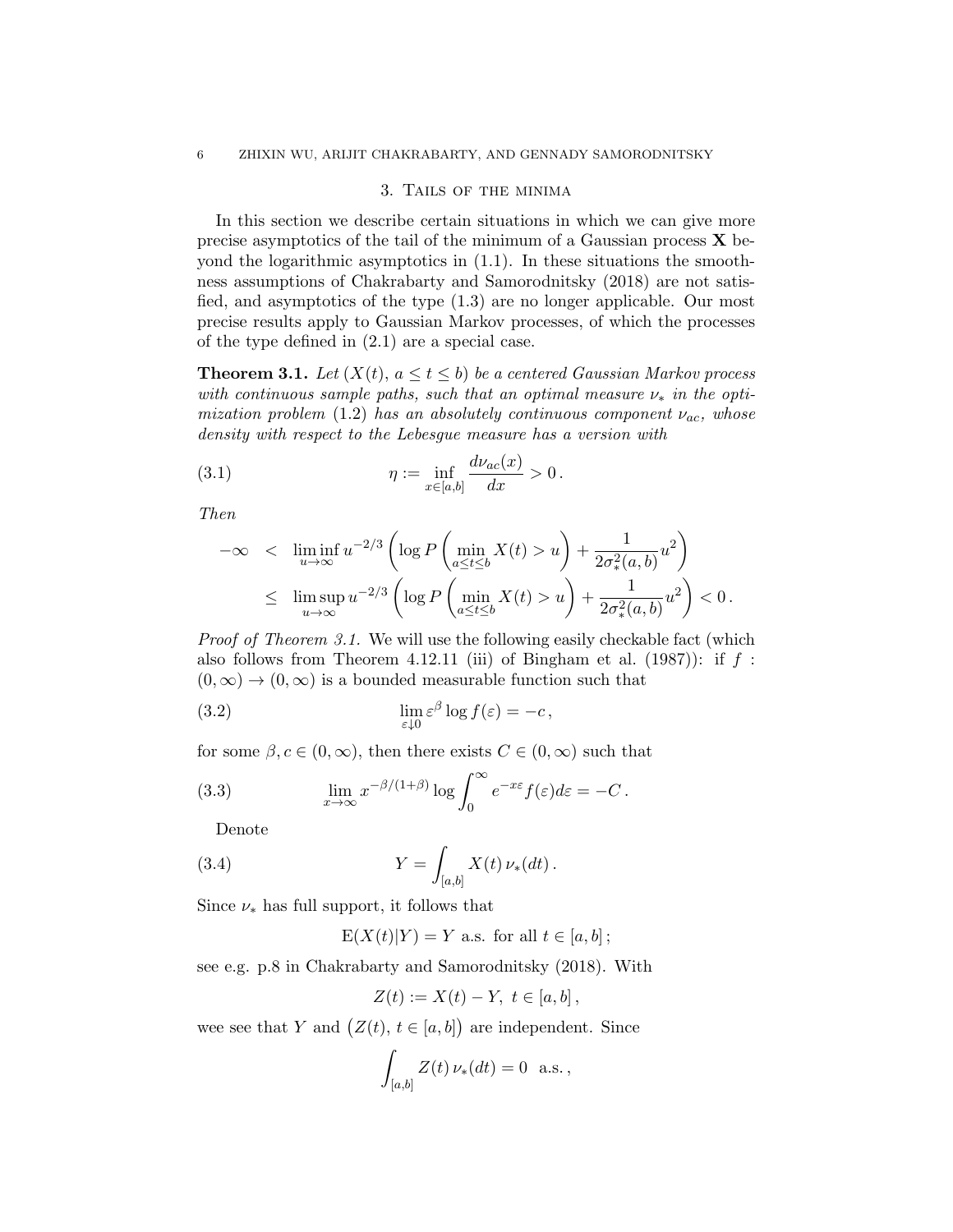it follows that

$$
Z_* := \min_{a \le t \le b} Z(t) \le 0 \text{ a.s.}.
$$

Therefore, for  $u > 0$ ,

$$
P\left(\min_{a\leq t\leq b} X(t) > u\right) = P(Y + Z_* > u)
$$
  
= 
$$
\int_u^\infty P(Z_* > u - y) P(Y \in dy)
$$
  
= 
$$
\int_u^\infty P(Z_* > u - y) \frac{1}{\sigma_*(a, b)\sqrt{2\pi}} e^{-y^2/2\sigma_*^2(a, b)} dy
$$
  
= 
$$
\frac{1}{\sigma_*(a, b)\sqrt{2\pi}} e^{-u^2/2\sigma_*^2(a, b)} \int_0^\infty e^{-u\varepsilon/\sigma_*^2(a, b)} P(Z_* > -\varepsilon) e^{-\varepsilon^2/2\sigma_*^2(a, b)} d\varepsilon.
$$

We will prove that

(3.5) 
$$
\liminf_{\varepsilon \downarrow 0} \varepsilon^2 \log P(Z_* > -\varepsilon) > -\infty,
$$

By (3.3) with  $\beta = 2$  this will prove the lower bound in the statement of the theorem. However, if  $X_*$  and  $X^*$  are the smallest and the largest values, respectively, of **X** on [a, b], then, as  $\varepsilon \downarrow 0$ ,

$$
\log P(Z_{*} > -\varepsilon) \geq \log P(X^{*} - X_{*} < \varepsilon) \sim -\kappa \varepsilon^{-2}
$$

for some  $\kappa \in (0,\infty)$ . The asymptotic equivalence in the last line has been shown in Li (2001). Thus, (3.5) follows.

In order to prove the upper bound in the statement of the theorem, we use a change of measure. Let  $\mathcal{L}_X$  be the closed in  $L^2$  linear span of the process **X**. For every  $Z \in \mathcal{L}_X$ , the function  $f_Z(t) = E(ZX(t), a \le t \le b)$  belongs to the reproducing kernel Hilbert space of  $X$  and, hence, the probability measures  $(X(t), a \le t \le b)$  and  $(X(t) + f_Z(t), a \le t \le b)$  generate on  $\mathbb{R}^{[a,b]}$ are equivalent. Furthermore, in the obvious notation,

$$
\frac{dP^{\mathbf{X}+\mathbf{f}_Z}}{dP^{\mathbf{X}}} = \exp\left\{Z - EZ^2/2\right\};
$$

see van der Vaart and van Zanten (2008). In particular, for every such Z,

(3.6) 
$$
P\left(\min_{a \le t \le b} X(t) + f_Z(t) > 0\right)
$$

$$
= \exp\left\{-EZ^2/2\right\} E\left[e^Z \mathbf{1}\left(\min_{a \le t \le b} X(t) > 0\right)\right].
$$

With Y as in (3.4) we choose  $Z = -uY/ EY^2$ . Since  $\nu_*$  has a full support, we have  $f_Z(t) = -u$  for all  $a \le t \le b$ . By (3.6),

(3.7) 
$$
P\left(\min_{a \le t \le b} X(t) > u\right) = \exp\left\{-\frac{1}{2\sigma_*^2(a,b)}u^2\right\}
$$

$$
E\left[\exp\left\{-u\frac{1}{\sigma_*^2(a,b)}\int_{[a,b]} X(t)\nu_*(dt)\right\}\mathbf{1}\left(\min_{a \le t \le b} X(t) > 0\right)\right].
$$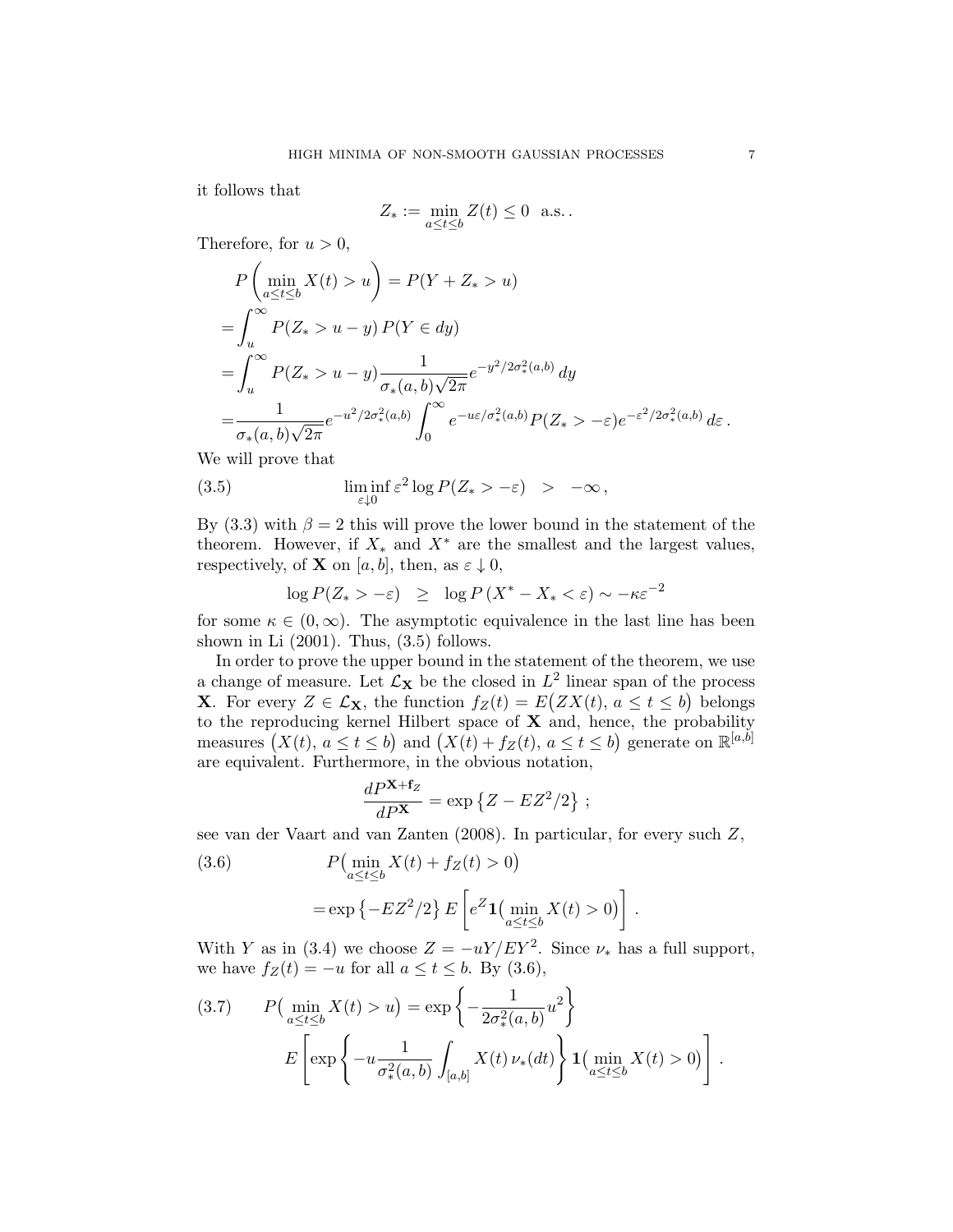Next,

$$
E\left[\exp\left\{-u\frac{1}{\sigma_*^2(a,b)}\int_{[a,b]}X(t)\,\nu_*(dt)\right\}\mathbf{1}\left(\min_{a\leq t\leq b}X(t)>0\right)\right]
$$
  

$$
\leq E\left[\exp\left\{-u\frac{1}{\sigma_*^2(a,b)}\int_{[a,b]}|X(t)|\,\nu_*(dt)\right\}\right]
$$
  

$$
\leq \exp\left\{-u^{2/3}\frac{1}{\sigma_*^2(a,b)}\right\} + P\left(\int_{[a,b]}|X(t)|\,\nu_*(dt)\leq u^{-1/3}\right).
$$

Appealing, once again, to Li  $(2001)$ , we have, by  $(3.1)$ ,

$$
\log P\left(\int_{[a,b]} |X(t)| \nu_*(dt) \le u^{-1/3}\right)
$$
  

$$
\le \log P\left(\eta \int_{[a,b]} |X(t)| dt \le u^{-1/3}\right) \sim -\kappa_1 u^{2/3}
$$

for some  $\kappa_1 \in (0,\infty)$ . In conjunction with (3.7) this establishes the upper bound in the theorem.  $\hfill \square$ 

It is clear from the proof of Theorem 3.1 that there is a close connection between the improvements on the logarithmic asymptotics (1.1) of the minima of Gaussian processes and small ball problems for these processes. Availability of bounds on small ball probabilities is often helpful in obtaining bounds on the tail of the Gaussian minimum. The following theorem is another example of this.

**Theorem 3.2.** Let  $(X(t), a \le t \le b)$  be a centered Gaussian process with continuous sample paths, such that an optimal measure  $\nu_*$  in the optimization problem  $(1.2)$  has a full support in  $[a, b]$ . Suppose that there exists a function  $\sigma : [0, \infty) \to [0, \infty)$  satisfying

(3.8) 
$$
\lim_{h \downarrow 0} h^{-\beta} \sigma(h) = c \in (0, \infty)
$$

for some  $\beta > 0$ , such that such that

$$
\mathbf{E} [(X(t) - X(s))^2] \le \sigma(|t - s|)^2, \, s, t \in [a, b].
$$

Then,

$$
\liminf_{u\to\infty} u^{-1/(\beta+1)}\left(\log P\left(\min_{t\in[a,b]} X(t) > u\right) + \frac{1}{2\sigma^2_*(a,b)}u^2\right) > -\infty,
$$

where  $\sigma_*^2(a, b)$  is as in (1.2), and should not be confused with the  $\sigma$  of (3.8).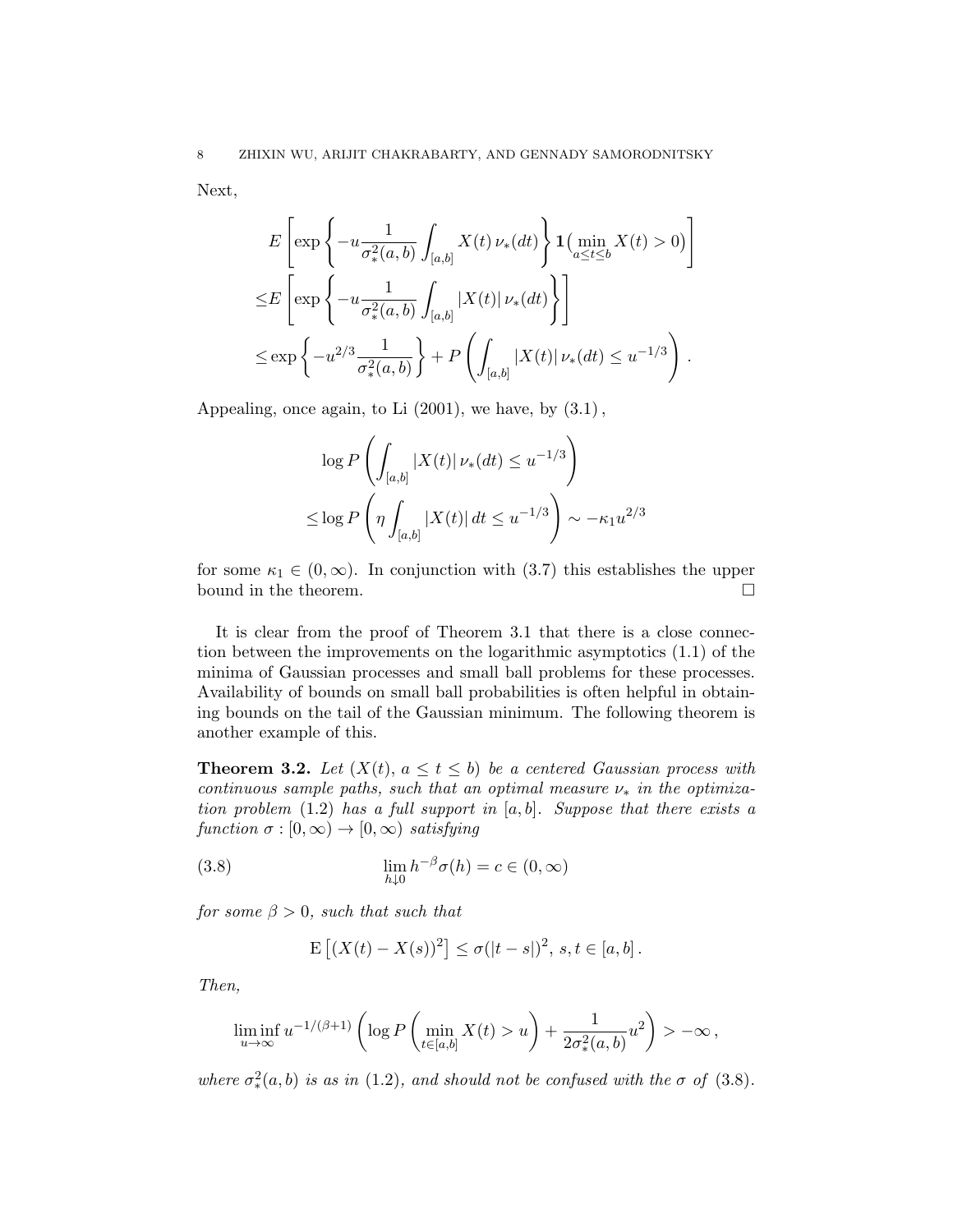Proof. An argument identical to the proof of the lower bound in Theorem 3.1 gives us

$$
P\left(\min_{a\leq t\leq b} X(t) > u\right)
$$
  
\n
$$
\geq \frac{1}{\sigma_*(a,b)\sqrt{2\pi}} e^{-u^2/2\sigma_*^2(a,b)}
$$
  
\n
$$
\int_0^\infty e^{-u\varepsilon/\sigma_*^2(a,b)} P\left(\max_{a\leq t\leq b} |X(t) - X(a)| < \varepsilon/2\right) e^{-\varepsilon^2/2\sigma_*^2(a,b)} d\varepsilon.
$$

Since by the assumption (3.8) we have, for some  $K \in (0, \infty)$ ,

$$
P\left(\max_{a\leq t\leq b}|X(t)-X(a)|\leq \varepsilon\right)\geq \exp\left(-K\varepsilon^{-1/\beta}\right), \varepsilon>0,
$$

by Theorem 4.1 in Li and Shao (2001), the claim of the theorem follows from  $(3.3)$ .

## 4. The location of the minimum

For a continuous centered Gaussian process  $\mathbf{X} = (X(t), t \in \mathbb{R})$  consider the location of the minimum of the process on an interval  $[a, b]$ :

$$
T_* := \arg\min_{a \le t \le b} X(t) ,
$$

where we choose the leftmost location of the minimum in case there are ties. For very smooth Gaussian processes considered in Chakrabarty and Samorodnitsky (2018) it was proved that, as  $u \to \infty$ ,

(4.1) 
$$
\mathbf{P}\left(T_* \in \cdot \Big| \min_{a \le t \le b} X(t) > u\right) \Rightarrow \nu_* ,
$$

with  $\nu_*$  the unique minimizer in the optimization problem (1.2). In that case the latter optimal measure is always supported by a finite set. Our goal in this section is to show that (4.1) continues to hold for Gaussian processes whose sample paths are not smooth, and for which the optimal measure may have full support.

**Theorem 4.1.** Let  $X = (X(t), t \in \mathbb{R})$  be a centered stationary Gaussian process with continuous sample paths and covariance function  $R_{\mathbf{X}}$ . Suppose that  $R_X$  is strictly convex on [0, b]. Then (4.1) holds with  $a = 0$  and any  $b >$ 0, where  $\nu_*$  is the unique optimal probability measure for the the optimization problem (1.2).

Proof. The fact that the optimization problem (1.2) has a unique optimal solution  $\nu_*$  was established in Theorem 2.1. We use (3.7) (with  $a = 0$ ). Let  $A \subseteq [a, b]$  be a Borel set that is a continuity set for  $\nu_*$ . Recalling the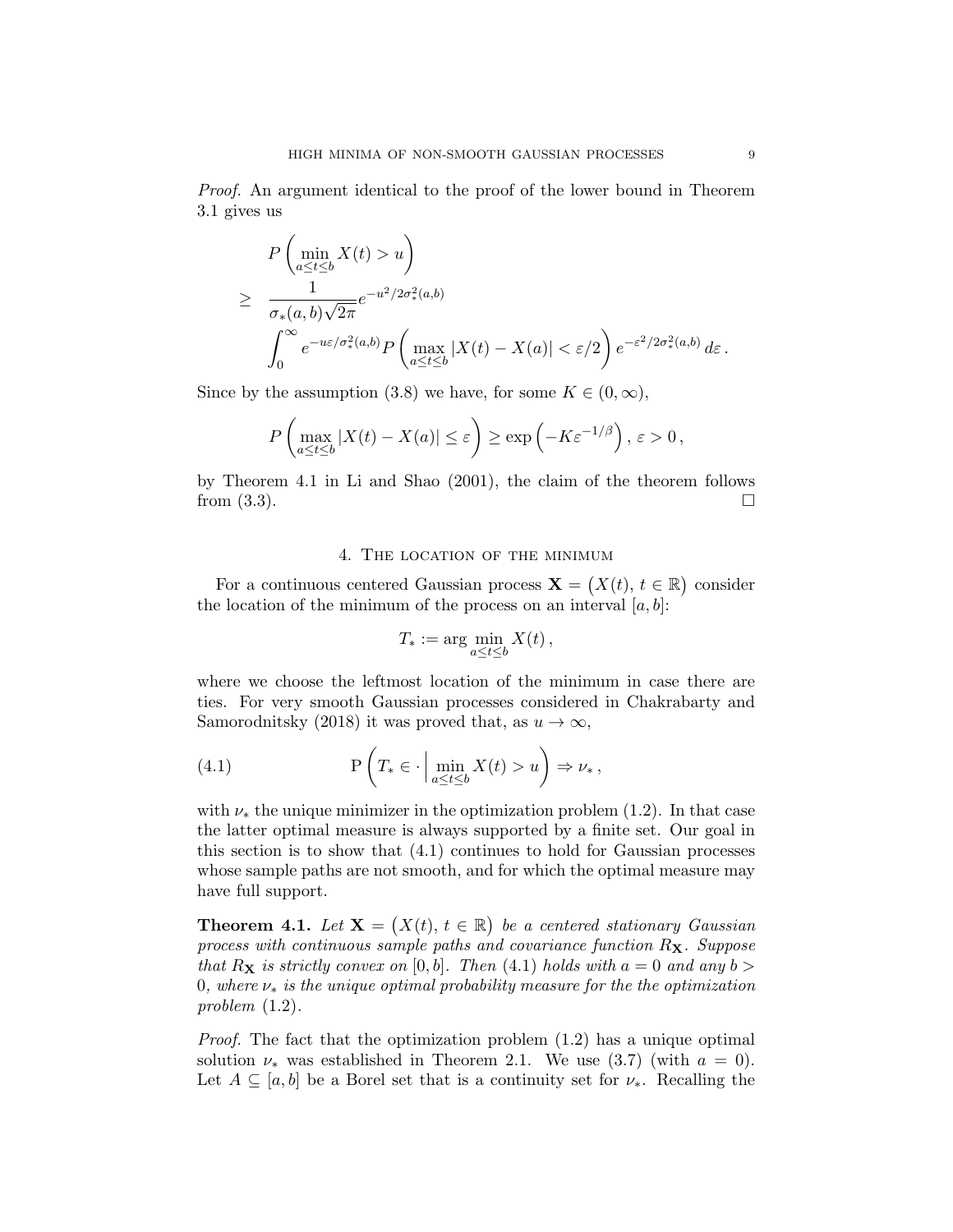notation (3.4) we obtain

$$
P(T_{*} \in A | \min_{a \le t \le b} X(t) > u)
$$
  
= 
$$
\frac{E [\exp \{-uY/\sigma_{*}^{2}(a, b)\} \mathbf{1}(\min_{a \le t \le b} X(t) > 0, T_{*} \in A)]}{E [\exp \{-uY/\sigma_{*}^{2}(a, b)\} \mathbf{1}(\min_{a \le t \le b} X(t) > 0)]}.
$$

By Fubini's theorem this can be rewritten in the form

$$
P(T_* \in A | \min_{a \le t \le b} X(t) > u)
$$
  
= 
$$
\frac{\int_0^\infty \exp \{-ux/\sigma_*^2(a, b)\} P(Y \le x, \min_{a \le t \le b} X(t) > 0, T_* \in A) dx}{\int_0^\infty \exp \{-ux/\sigma_*^2(a, b)\} P(Y \le x, \min_{a \le t \le b} X(t) > 0) dx},
$$

and so it is enough to prove that

$$
\nu_*(A) = \lim_{x \to 0} \frac{P(Y \le x, \min_{a \le t \le b} X(t) > 0, T_* \in A)}{P(Y \le x, \min_{a \le t \le b} X(t) > 0)}
$$
  
= 
$$
\lim_{x \to 0} P(T_* \in A | Y \le x, \min_{a \le t \le b} X(t) > 0).
$$

If we denote by  $m_x$  the probability measure described by the right hand side of this statement, then we need to prove that

$$
(4.2) \t m_x \Rightarrow \nu_* \text{ as } x \to 0.
$$

To this end, we use a discrete approximation. Let  $\mathcal{P}_k = \{bi2^{-k}, i =$  $[0, 1, \ldots, 2^k]$  be the k<sup>th</sup> binary partition of the interval  $[0, b]$ ,  $k = 1, 2, \ldots$ For each  $k$  we consider the following restricted version of the optimization problem (1.2):

(4.3) 
$$
\min_{\nu \in M_1(\mathcal{P}_k)} \int_{[0,b]} \int_{[0,b]} R_{\mathbf{X}}(s,t) \, \nu(ds) \, \nu(dt),
$$

where the probability measures are required to be supported by the finite set  $\mathcal{P}_k$ . As in the case of the full optimization problem (1.2), the fact that the spectral measure of the process  $\bf{X}$  is of full support guarantees that the problem (4.3) has a unique optimal solution, which we will denote by  $\nu_{*,k}$ . We also denote by  $\sigma_{*,k}^2$  the corresponding value of the double integral. The same argument as in the case of the restricted optimization problem shows that, because of strict convexity of  $R_{\mathbf{X}}, \nu_{*,k}$  assigns a positive mass to each point in  $\mathcal{P}_k$ .

Clearly,  $\sigma_{*,1}^2 \geq \sigma_{*,2}^2 \geq \ldots \geq \sigma_{*}^2[0,b]$ . On the other hand, the obvious discretizations of the measure  $\nu_*$  produce a sequence of probability measures  $\nu'_k \in \mathcal{P}_k$ ,  $k = 1, 2, \dots$  such that  $\nu'_k \Rightarrow \nu_*$  as  $k \to \infty$ . By continuity,

$$
\int_{[0,b]} \int_{[0,b]} R_{\mathbf{X}}(s,t) \, \nu'_k(ds) \, \nu'_k(dt) \to \int_{[0,b]} \int_{[0,b]} R_{\mathbf{X}}(s,t) \, \nu_*(ds) \, \nu_*(dt)
$$

as  $k \to \infty$ , so by the optimality of the measures  $(\nu_{*,k})$  we conclude that  $\sigma_{*,k}^2 \to \sigma_*^2[0, b]$ . We claim that  $\nu_{*,k} \Rightarrow \nu_*$ . Since the space  $M_1[0, b]$  is weakly compact, it is enough to prove that every subsequential limit of the sequence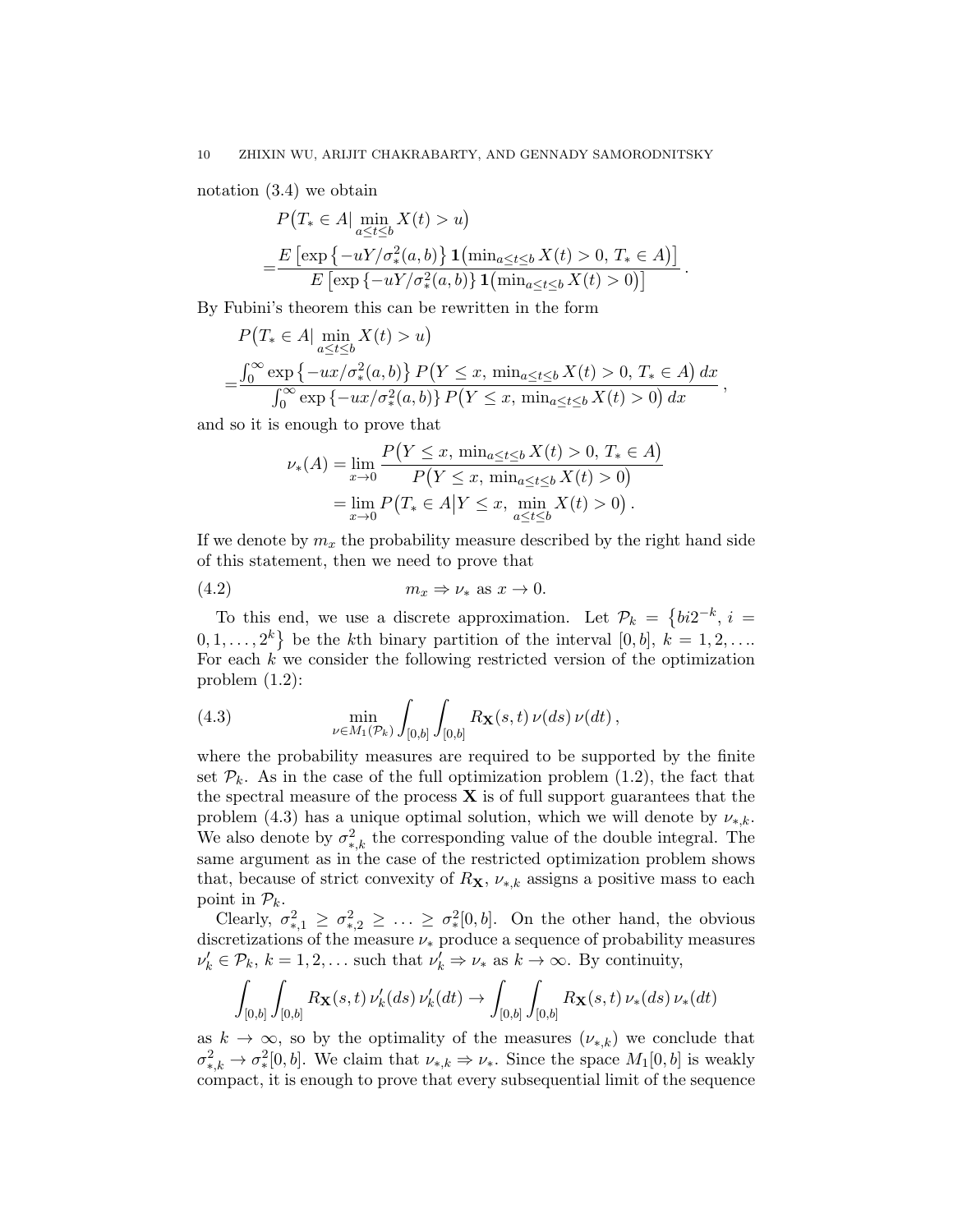$(\nu_{*,k})$  is equal to  $\nu_{*}$ . However, for every subsequence of of the sequence  $(\nu_{*,k})$ the value of the double integral in the optimization problem (1.2) converges to  $\sigma_*^2[0,b]$  and, by weak continuity of the double integral, it also converges to the double integral with respect to the subsequential limit. Since under the assumptions of the theorem the optimization problem (1.2) has a unique optimal solution, we conclude that every subsequential limit of the sequence  $(\nu_{*,k})$  is equal to  $\nu_{*}$ .

Define, analogously to (3.4),

$$
Y_k = \int_{[a,b]} X(t) \, \nu_{*,k}(dt) \,,
$$

and let

$$
T_{*,k} := \arg\min_{t \in \mathcal{P}_k} X(t) \, k = 1, 2, \dots,
$$

once again choosing the leftmost location in the case of a tie. For each  $k$  we define a probability measure on  $[a, b]$  by

$$
m_{x,k}(A) = P\big(T_{*,k} \in A \big| Y_k \le x, \min_{t \in \mathcal{P}_k} X(t) > 0\big), A
$$
 Borel.

It is clear that  $T_{*,k} \to T_*$  and  $\min_{t \in \mathcal{P}_k} X(t) \to \min_{a \le t \le b} X(t)$  a.s. Furthermore,  $Y_k \to Y$  in  $L^2$ . Furthermore, the distribution of  $\min_{a \le t \le b} X(t)$  is atomless (see Lemma 1 in Ylvisaker (1965)). We conclude that, for each fixed  $x > 0$ ,  $m_{x,k} \Rightarrow m_x$  as  $k \to \infty$ . It follows that the claim (4.2) will follow if we prove that

(4.4) 
$$
m_{x,k} \Rightarrow \nu_{*,k} \text{ uniformly in } k \text{ as } x \to 0.
$$

Consider the zero mean Gaussian random vector  $\mathbf{X}^{(k)} = (X(bi2^{-k}), i =$  $(0, 1, \ldots, 2^k)$ . Let  $\Sigma_k$  denote its covariance matrix. The uniqueness of the minimizing measure  $\nu_{*,k}$  implies that the vector  $\mathbf{X}^{(k)}$  has full support, so  $\Sigma_k$ is invertible. For any  $j = 0, 1, \ldots, 2^k$  we can write

(4.5) 
$$
m_{x,k}(\lbrace bj2^{-k}\rbrace) = \frac{P(\mathbf{X}^{(k)} \in E_j(x))}{\sum_{i=0}^{2^k} P(\mathbf{X}^{(k)} \in E_i(x))}
$$

$$
= \frac{\int_{E_j(x)} \exp\{-\mathbf{z}^T \sum_{k=0}^{-1} \mathbf{z}/2\} d\mathbf{z}}{\sum_{i=0}^{2^k} \int_{E_i(x)} \exp\{-\mathbf{z}^T \sum_{k=0}^{-1} \mathbf{z}/2\} d\mathbf{z}}
$$

where

$$
E_j(x) = \left\{ \mathbf{z} \in (0, \infty)^{2^k+1}, \, z_j < z_i, \, i \neq j, \, \sum_{i=0}^{2^k+1} \nu_{*,k}(\{bi2^{-k}\}) z_i \leq x \right\},
$$

,

 $j = 0, 1, \ldots, 2<sup>k</sup> + 1$ . It is straightforward to compute that

$$
\int_{E_j(x)} d\mathbf{z} = \frac{x^{2^k+1}}{(2^k+1)!} \frac{\nu_{*,k}(\lbrace bj2^{-k} \rbrace)}{\prod_{i=0}^{2^k+1} \nu_{*,k}(\lbrace bi2^{-k} \rbrace)}
$$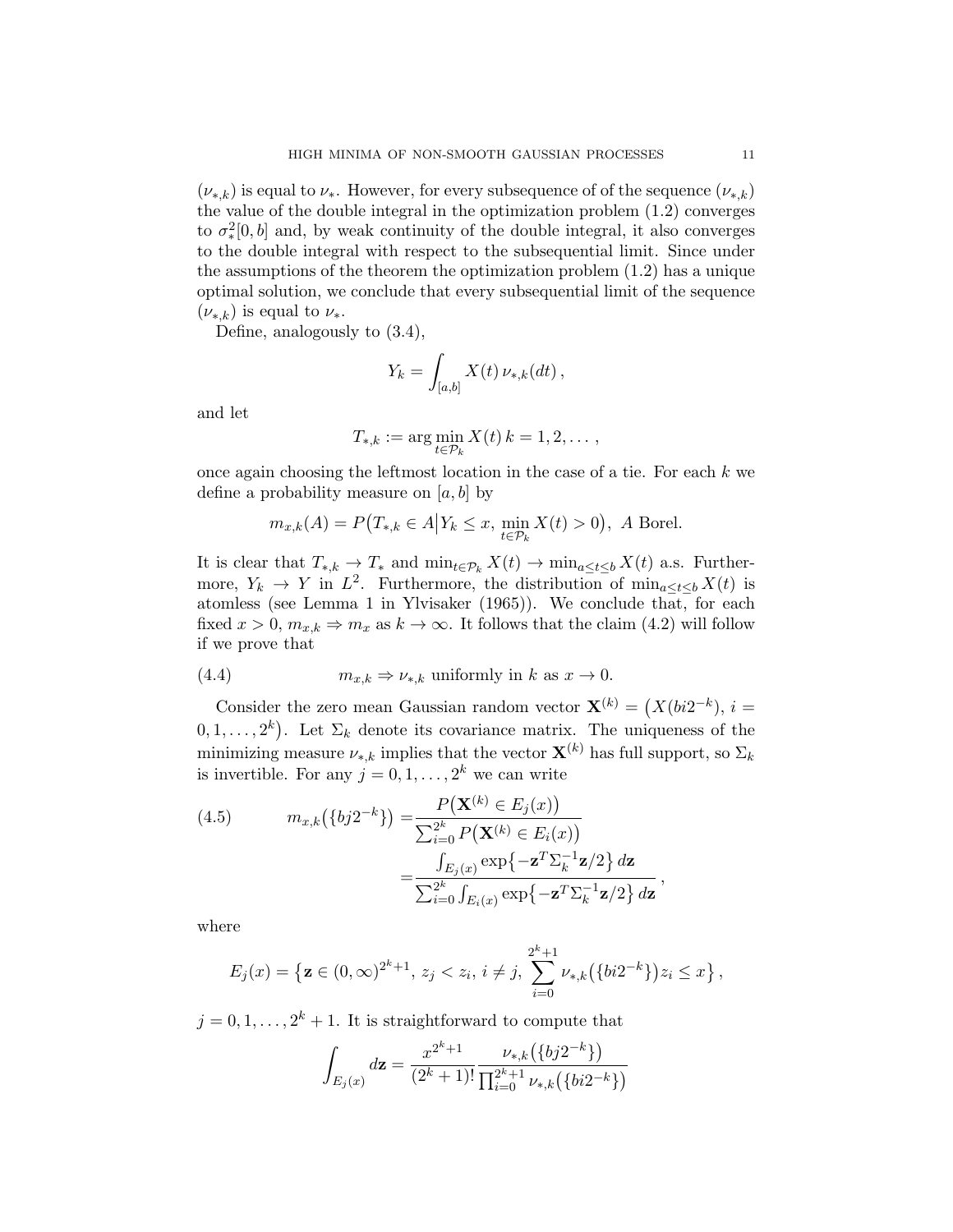Therefore, if we prove that

(4.6) 
$$
\mathbf{z}^T \Sigma_k^{-1} \mathbf{z} \to 0 \text{ as } x \to 0
$$

uniformly on  $\bigcup_{i=0}^{2^k+1} E_i(x)$ , then we obtain uniform convergence in (4.4) (even in total variation).

To this end, let  $\mathbf{w} = \sum_{k=1}^{-1} \mathbf{z}$ , so that

$$
\mathbf{z}^T \Sigma_k^{-1} \mathbf{z} = \mathbf{w}^T \Sigma_k \mathbf{w}.
$$

Let  $\theta = \Sigma^{-1}1$ . The vector  $\theta$  is equal, up to a multiplicative scale, to the probability vector of the measure  $\nu_{*,k}$ ; see Chakrabarty and Samorodnitsky (2018). Therefore,

$$
\|\boldsymbol{\theta}\|_1 = \mathbf{1}^T \boldsymbol{\theta} = \mathbf{1}^T \Sigma_k^{-1} \mathbf{1} = \boldsymbol{\theta}^T \Sigma_k \boldsymbol{\theta} = (\|\boldsymbol{\theta}\|_1)^2 \sigma_{*,k}^2,
$$

so that

$$
\|\boldsymbol{\theta}\|_1 = \frac{1}{\sigma_{*,k}^2}.
$$

In particular,

$$
\mathbf{w}^T \mathbf{1} = \mathbf{z}^T \boldsymbol{\theta} \le \|\boldsymbol{\theta}\|_1 x = \frac{x}{\sigma_{*,k}^2}
$$

on  $\cup_{i=0}^{2^k+1} E_i(x)$ . We conclude that

$$
\mathbf{w}^T \Sigma_k \mathbf{w} \le R_X(0) (\mathbf{w}^T \mathbf{1})^2 = R(0) \frac{x^2}{\sigma_{*,k}^4}.
$$

Since  $\sigma_{*,k}^2 \to \sigma_*^2[0,b] > 0$ , for all k large enough we have  $\sigma_{*,k}^2 \geq \sigma_*^2[0,b]/2$ , and we have obtained the desired uniform convergence, thus completing the  $\Box$ 

### 5. Examples

In this section, the results in Sections 2 - 4 are applied to two examples. The first example illustrates applications of Theorems 2.2 and 3.1.

**Example 5.1.** Let  $(B(t): t \ge 0)$  be a standard Brownian motion, and fix  $0 < \alpha < 1$ . Define

$$
X(t) = t^{-\alpha} B(t), \, t > 0 \, .
$$

Fix  $0 < a < b < \infty$ , and set

$$
X_* = \min_{t \in [a,b]} X(t).
$$

Theorem 2.2 implies that the finite measure  $\mu$  on [a, b] defined by

$$
\mu_{\alpha}(dx) = \alpha (1 - \alpha) x^{2\alpha - 2} dx + (1 - \alpha) a^{2\alpha - 1} \delta_a(dx) + \alpha b^{2\alpha - 1} \delta_b(dx),
$$

is a constant multiple of the optimal measure, that is, the solution to the optimization problem (1.2). Let

$$
\sigma_*^2(a,b;\alpha) = \mu_\alpha([a,b])^{-2} \text{Var}\left(\int_a^b X(t)\mu_\alpha(dt)\right).
$$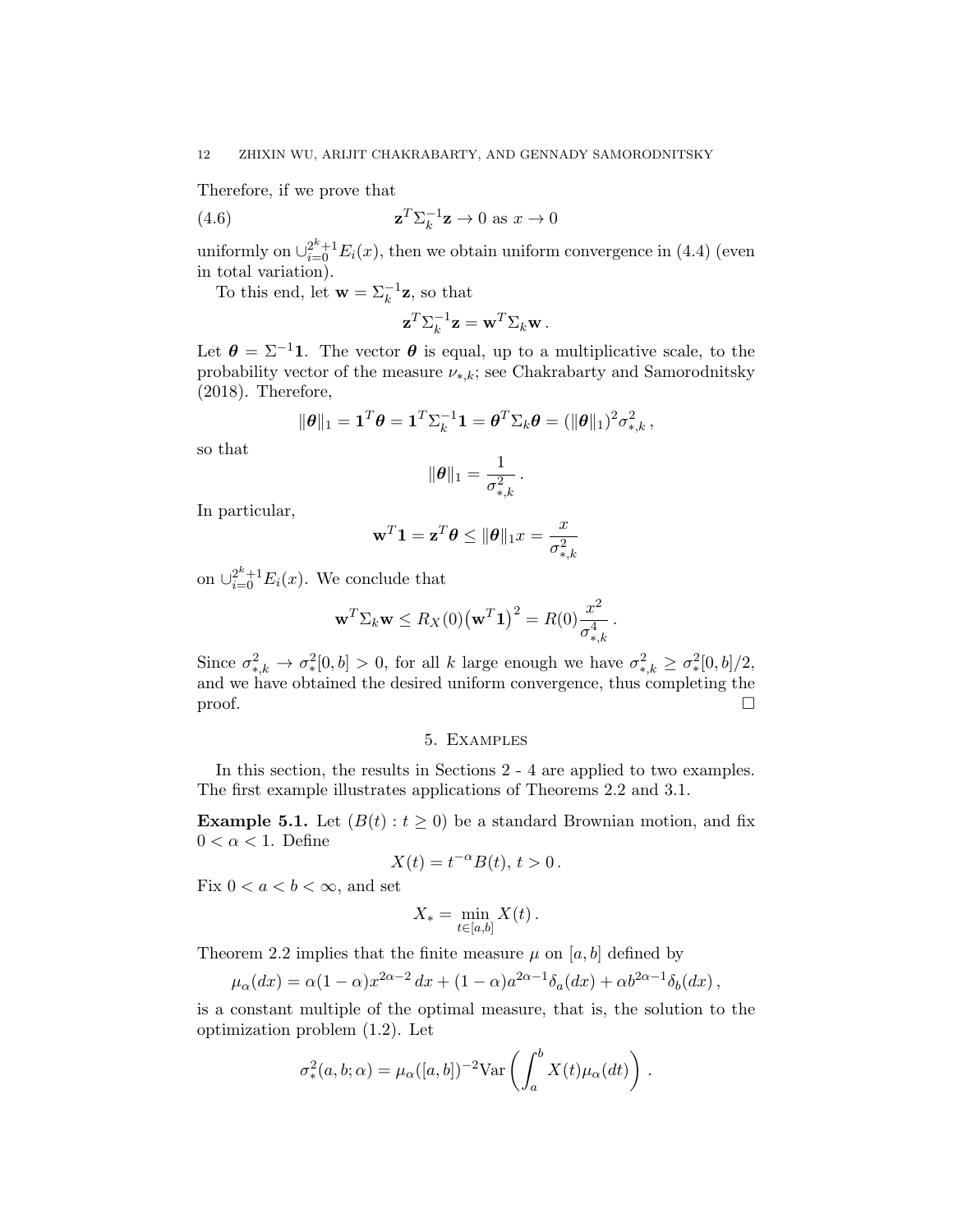As the Radon-Nykodym derivative of the absolutely continuous component of  $\mu_{\alpha}$  with respect to the Lebesgue measure is bounded away from 0 on [a, b], the hypotheses of Theorem 3.1 are clearly satisfied, which implies that

$$
\liminf_{u \to \infty} u^{-2/3} \left( \log P(X_*) u) + \frac{1}{2\sigma_*^2(a, b; \alpha)} u^2 \right) > -\infty,
$$

and

$$
\limsup_{u \to \infty} u^{-2/3} \left( \log P(X_{*} > u) + \frac{1}{2\sigma_{*}^{2}(a, b; \alpha)} u^{2} \right) < 0.
$$

In other words, as  $u \to \infty$ ,

(5.1) 
$$
P(X_*) u) = \exp\left(-\frac{1}{2\sigma_*^2(a,b;\alpha)}u^2 - u^{\frac{2}{3} + O(1/\log u)}\right).
$$

When  $\alpha = 1/2$ ,  $X(t)$  is a time-changed Ornstein-Uhlenbeck process. That is,

$$
(X(e^{2t}): t \in \mathbb{R}) \stackrel{d}{=} (Z_t : t \in \mathbb{R}) ,
$$

the process on the right hand side being an Ornstein-Uhlenbeck process. Therefore, a special case of (5.1) is that for any compact interval  $[a, b] \subset \mathbb{R}$ ,

$$
(5.2) \quad P\left(\min_{t \in [a,b]} Z_t > u\right) = \exp\left(-\frac{1}{2\sigma_*^2(e^{2a}, e^{2b}; 1/2)}u^2 - u^{\frac{2}{3} + O(1/\log u)}\right),
$$

as  $u \to \infty$ .

The second example illustrates applications of Theorems 2.1, 3.2 and 4.1.

**Example 5.2.** Let  $(X(t): t \in \mathbb{R})$  be a stationary Gaussian process with mean zero and covariance function

$$
R_{\mathbf{X}}(t) = \exp\{-|t|^{\alpha}\}, t \in \mathbb{R},
$$

for a fixed  $0 < \alpha \leq 1$ . The assumptions of Theorem 2.1 are satisfied for any  $b > 0$  and, hence, the optimal measure, say  $\nu_*$ , in the optimization problem  $(1.2)$  is of full support. If  $\alpha = 1$ , this follows from the explicit solution of the optimization problem in Adler et al. (2014).

The hypotheses of Theorem 3.2 are therefore satisfied with  $\beta = \alpha/2$  and  $c = \sqrt{2}$ , which implies the existence of  $C \in (0, \infty)$  satisfying

$$
\log P\left(\min_{t \in [a,b]} X(t) > u\right) \ge -\frac{1}{2\sigma_*^2(a,b)}u^2 - Cu^{-2/(\alpha+2)},
$$

for large u. When  $\alpha = 1$  this reduces to the upper bound in (5.2).

Finally, an appeal to Theorem 4.1 shows that the conditional law of the location of the minimum (the leftmost one to be chosen in case of ties) on [a, b] given that the minimum if above u, converges weakly to  $\nu_*$  as  $u \to \infty$ .